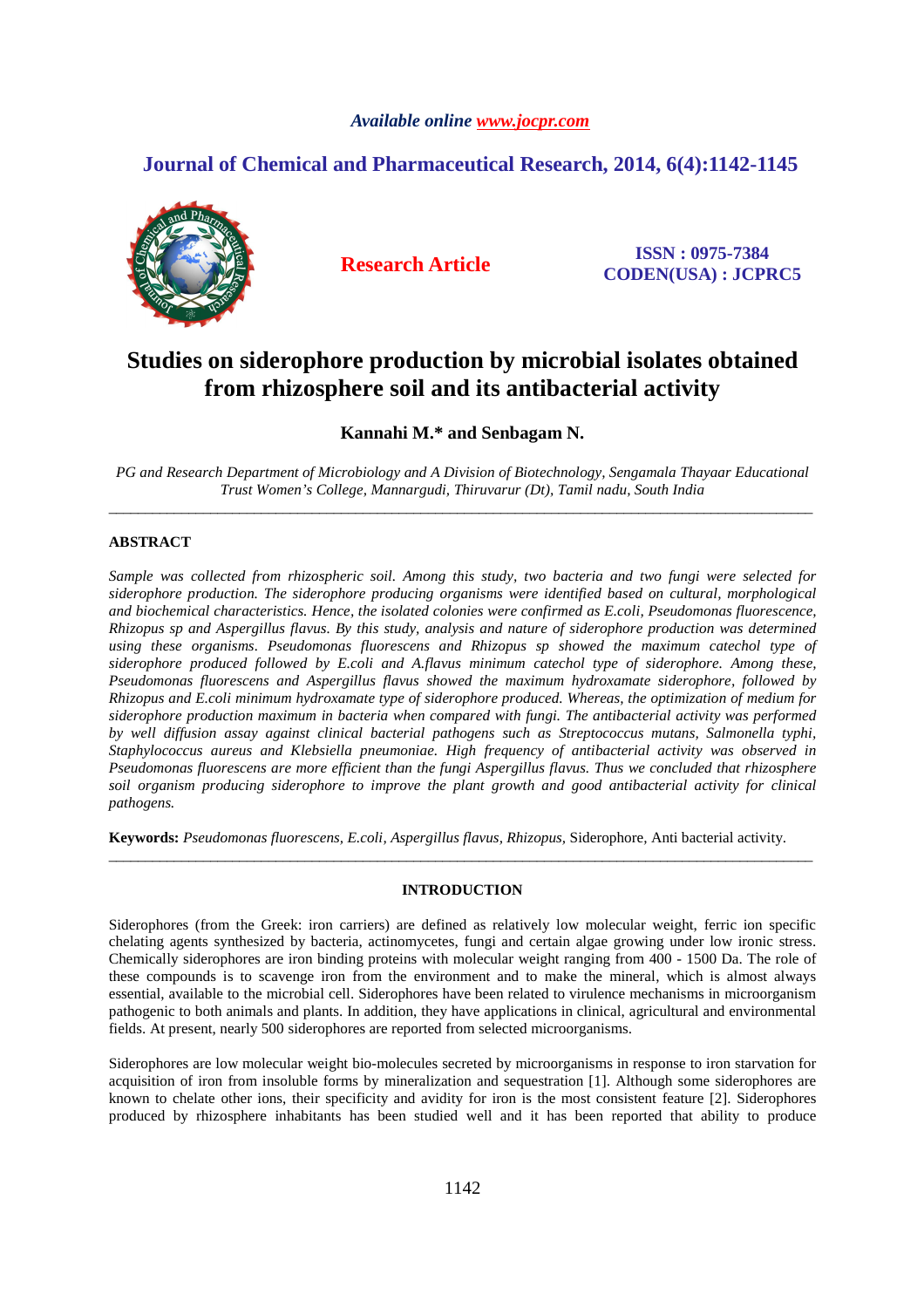siderophores not only improve rhizosphere colonization of producer strain but also play an important role in iron nutrition of plant [3] and antagonism against phytopathogens.

*\_\_\_\_\_\_\_\_\_\_\_\_\_\_\_\_\_\_\_\_\_\_\_\_\_\_\_\_\_\_\_\_\_\_\_\_\_\_\_\_\_\_\_\_\_\_\_\_\_\_\_\_\_\_\_\_\_\_\_\_\_\_\_\_\_\_\_\_\_\_\_\_\_\_\_\_\_*

Bacteria produce four types of siderophores: hydroxamate, catecholate, salicylate and carboxylate. These siderophores play an important role in the extra cellular solubilization of iron from minerals or organic substances. Some important siderophore producing bacteria includes *Escherichia coli, Salmonella, Klebsiella pneumoniae, Vibrio cholerae, Vibrio anguillarum, Aeromonas, Aerobacter aerogens, Enterobacter, Yersinia* and *Mycobacterium species.* 

Fungi are the important siderophore producing microorganisms next to bacteria. Some important siderophore producing fungi includes *Aspergillus nidulans, A. versicolor, Penicillium chrysogenum, P. citrinum, Mucor, Rhizopus, Trametes versicolor, Ustilago sphaerogina, Saccharomyces cerivisiae, Rhodotorula minuta* and *Debaromyces species.* 

Actinomycetes are aerobic gram positive filamentous bacteria with high guanine + cytosine (G+C) content and form asexual spores. Mostly they are saprophytic in nature which prefer complex substrate for their growth and able to tolerate certain metals at high concentrations. Siderophore producing actinomycetes includes *Actinomadura madurae, Nocardia asteroids and Streptomyces griseus*. Actinomycetes produce both hydroxymate and salicylate types of siderophores. Few algae also reported as siderophore producers. Schizokinen, a dihydroxamate type of siderophore, produced by *Anabaena sp* reported to facilitate iron uptake. *Anabaena flosaquae* and *Anabaena cylindrica* produce siderophores which accumulate copper.

#### **EXPERIMENTAL SECTION**

**Sample collection:** Rhizosphere soil sample was collected from Thirumangalakkottai, Orathanadu Taluk, Thanjavur District, Tamil Nadu and South India. The collected soil sample was brought to the laboratory in sterile polythene bag aseptically and maintained at the laboratory for further study.

**Isolation of bacteria and fungi:** 0.1 ml of serially diluted sample was taken from  $10^{-4} - 10^{-7}$  dilution and was spreaded over the nutrient agar plates and incubated at  $37^{\circ}$ C for 24hrs. After incubation, bacterial colonies were formed and observed on the plates.

0.1 ml of serially diluted sample was taken from  $10^{-2} - 10^{-5}$  dilution and were spreaded over the prepared potato dextrose agar plate medium and the plates were incubated at  $28^{\circ}$ C for 2-3 days. After incubation, fungal colonies were formed and observed on the plates [4].

**Analysis of siderophore:** Siderophore production was studied in standard succinate medium and minimum medium [5-6].

*P.fluorescens* and *E.coli* was inoculated to standard succinate medium and the flasks were incubated on a shaking incubator for 48h (28°C) at 85 rpm. After 48 hrs of incubation, cultured bacterial cells were harvested by centrifuging at 10,000 rpm for 10 minutes. The supernatant was subjected to Neiland's spectrophotometric analysis to confirm siderophore production.

*A.flavus* and *Rhizopus* sp was inoculated to minimum medium and the flasks were incubated on a shaking incubator for 48 hrs (28°C) at 100rpm. After 48hrs of incubation, cultured fungal cells were harvested by centrifuging at 10,000 rpm for 15 minutes. The supernatant was subjected to Neiland's spectrophotometric analysis to confirm siderophore production.

**Detection of nature of siderophore:** The presence of catechol nature of siderophore was tested by Arnow method [7]. Then followed by hydroxamate nature of siderophore was tested for Czsaky method [8].

**Optimization of medium:** The components in medium have a great effect on the amount of siderophore production. So the rhizosphere soil *E.coli* and *Pseudomonas fluorescens* were grown on Succinate medium and *Aspergillus flavus* and *Rhizopus sp* were grown on minimal medium. The amount of siderophore was measured by Czsaky assay for comparative study of siderophore production.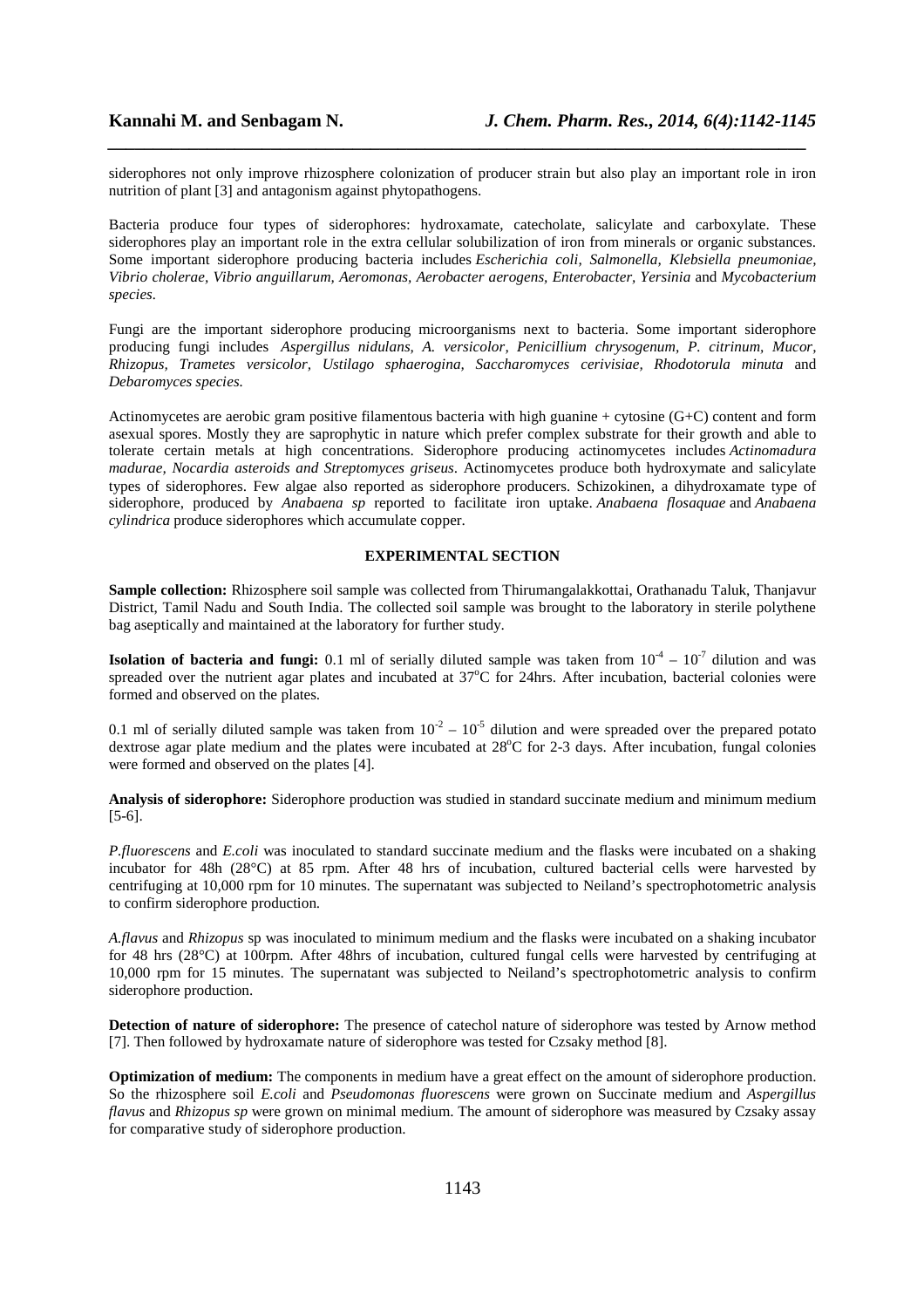**Antibacterial activity:** The clinical pathogens such as *Streptococcus mutans, Salmonella typhi, Staphylococcus aureus,* and *Klebsiella pneumoniae* were collected from clinical laboratory (Thamarai Laboratory, Muthupet). These bacterial cultures were used for well diffusion method. One well of 5mm size was made in the agar plates with the help of sterile cork borer under aseptic condition. The wells were loaded with 5 µl of siderophore extract of two bacteria and two fungi with the help of a micropipette. The bacterial plates were incubated at  $37^{\circ}$  C for 24 hours [9]. The bacterial plates were observed after 24 and 48 hours respectively for the clear zone around the well. The zone of inhibition was calculated by measuring the diameter of the inhibition zone.

*\_\_\_\_\_\_\_\_\_\_\_\_\_\_\_\_\_\_\_\_\_\_\_\_\_\_\_\_\_\_\_\_\_\_\_\_\_\_\_\_\_\_\_\_\_\_\_\_\_\_\_\_\_\_\_\_\_\_\_\_\_\_\_\_\_\_\_\_\_\_\_\_\_\_\_\_\_*

#### **RESULTS AND DISCUSSION**

The rhizosphere soil sample was serially diluted and the colonies were observed on nutrient agar plates and potato dextrose agar plate after 24 hours and 2-3 days. Uninoculated plate with medium was maintained as control.

|  |  | Table-1 Catecholate nature of siderophore production by bacteria and fungi |
|--|--|----------------------------------------------------------------------------|
|  |  |                                                                            |

| S.No                                  | <b>Test Organisms</b>   | Catecholate Siderophore(mm) |  |  |  |
|---------------------------------------|-------------------------|-----------------------------|--|--|--|
|                                       | E.coli                  | $11.6 \pm 1.248$            |  |  |  |
| $\mathbf{2}$                          | Pseudomonas fluorescens | $18.6 \pm 1.113$            |  |  |  |
| 3                                     | Aspergillus flavus      | $21 \pm 1.581$              |  |  |  |
| 4                                     | Rhizopus sp             | $21.3 \pm 3.735$            |  |  |  |
| Values are expressed as Mean $\pm$ SD |                         |                             |  |  |  |

#### **Table-2 Hydroxamate nature of siderophore production by bacteria and fungi**

| S.No                                     | <b>Test Organisms</b>   | Hydroxamate Siderophore(mm) |  |  |
|------------------------------------------|-------------------------|-----------------------------|--|--|
|                                          | E.coli                  | $20.3 \pm 1.528$            |  |  |
|                                          | Pseudomonas fluorescens | $31.3 + 1.536$              |  |  |
|                                          | Aspergillus flavus      | $37.3 \pm 0.578$            |  |  |
|                                          | Rhizopus sp             | $26 \pm 1.581$              |  |  |
| $U \cup I$ and $U \cup I$ and $I \cup I$ |                         |                             |  |  |

*Values are expressed as Mean ± SD* 

| S.No                                  | <b>Organisms</b> | Zone of Inhibition (mm) |                 |                 |                 |  |
|---------------------------------------|------------------|-------------------------|-----------------|-----------------|-----------------|--|
|                                       |                  | E.coli                  | P.fluorescens   | A.flavus        | Rhizopus sp     |  |
|                                       | <i>S.mutans</i>  | $2.3 \pm 2.01$          | $9.3 \pm 8.6$   | $3.6 \pm 3.2$   | $5 \pm 5.1$     |  |
| 2                                     | S.typhi          | $3.3 \pm 2.16$          | $9.8 \pm 7.5$   | $10.3 \pm 8.9$  | $2.8 + 2.4$     |  |
| 3                                     | <i>S.aureus</i>  | $11 \pm 10.8$           | $18.6 \pm 17.4$ | $13.3 \pm 13.0$ | $15.3 \pm 14.6$ |  |
| 4                                     | K.pneumoniae     | $5.0 + 4.9$             | $14.4 + 14.0$   | $5.0 \pm 4.0$   | $12.5 \pm 12.9$ |  |
| Values are expressed as Mean $\pm$ SD |                  |                         |                 |                 |                 |  |

**Table-3 Antibacterial activity of siderophore extract** 

The isolated organisms were identified as *E.coli, Pseudomonas fluorescens, Aspergillus flavus* and *Rhizopus sp*. These organisms were confirmed according to the Bergey's manual of systematic bacteriology and Manual of soil fungi.

The isolated and identified *E.coli*, *Pseudomonas fluorescens, Aspergillus flavus* and *Rhizopus* were screened for siderophore production. The nature of siderophore was determined by Arnow and Czsaky method. All isolates showed hydroxamate and catecholate nature of siderophore but the amount varied with organisms [table 1 and 2]. Our study correlated to the hydroxamate type of siderophore is produced by fungi and bacteria [10].

The results of siderophore production and optimization conditions were examined the extracellular siderophore production by *E.coli, P.fluorescens, A.flavus* and *Rhizopus* species.

The result obtained in siderophore production by succinate medium was observed in *E.coli* (42.0 mg) and *P.fluorescens* (48.0 mg) then followed by minimal medium was observed in *A. flavus* (40.3 mg) and *Rhizopus sp*  (45.3 mg). Our study correlated with the siderophore production and optimization condition is in agreement with result obtained by [11].

The antibacterial potency of siderophore extract were tested against clinical pathogenic bacteria was quantitatively assessed for the presence or absence of zone of inhibition. The results relative to antibacterial activity was observed by measuring the diameter of the zone of inhibition [table 3]. Our studies agreed with finding of [12].